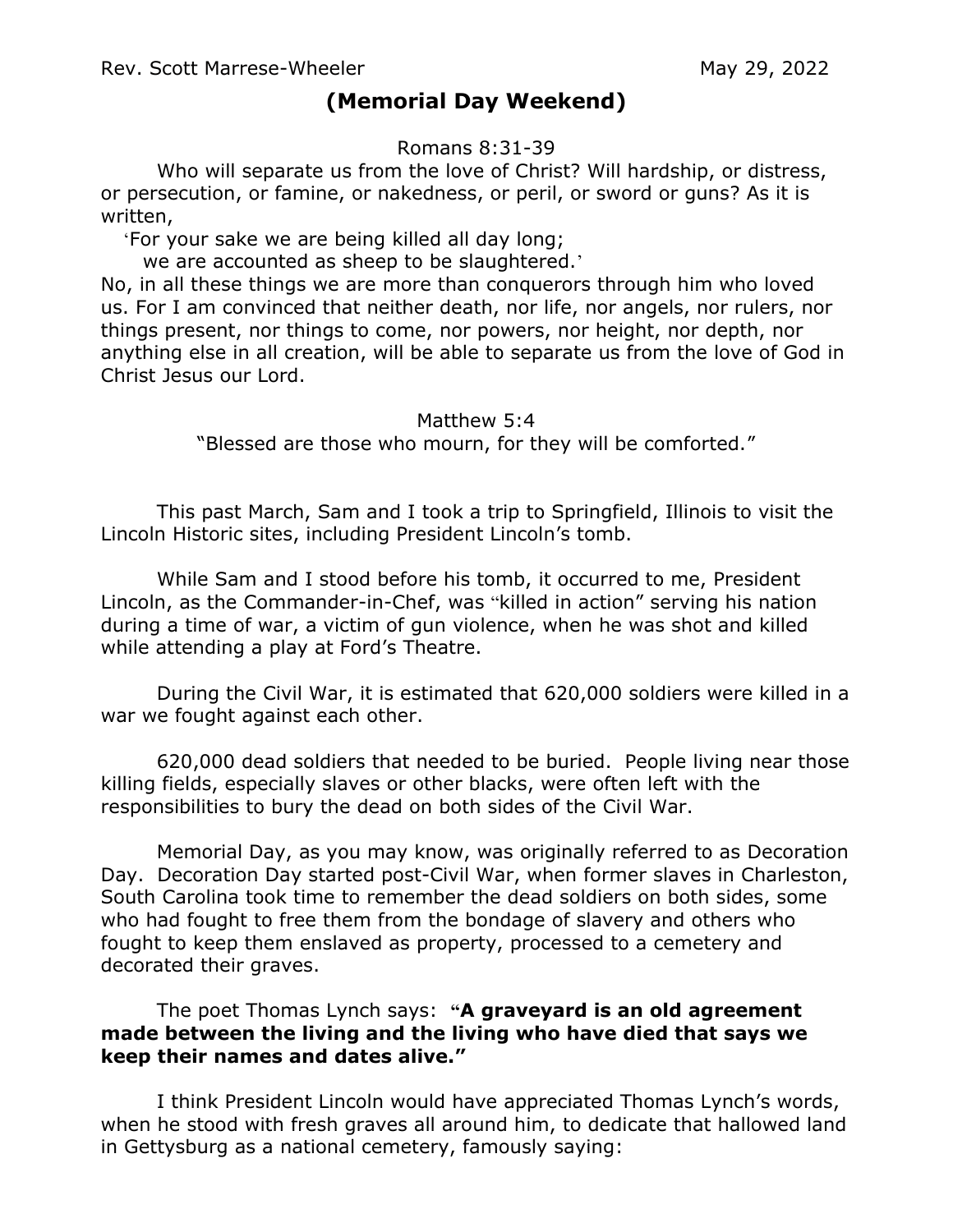"We are met on a great battle-field of that war. We have come to dedicate a portion of that field, as a final resting place for those who here gave their lives that that nation might live. It is altogether fitting and proper that we should do this. But, in a larger sense, we cannot dedicate, we cannot consecrate, we cannot hallow this ground. The brave men, living and dead, who struggled here have consecrated it, far above our poor power to add or detract. The world will little note, nor long remember what we say here, but it can never forget what they did here. It is for us the living, rather, to be dedicated here to the unfinished work which they who fought here have thus far so nobly advanced. It is rather for us to be here dedicated to the great task remaining before us -- that from these honored dead we take increased devotion to that cause for which they gave the last full measure of devotion - that we here highly resolve that these dead shall not have died in vain -- that this nation, under God, shall have a new birth of freedom -- and that government of the people, by the people, for the people, shall not perish from the earth."

620,000 soldiers were killed in the Civil War alone.

The total number of US soldiers killed in all wars beginning with the Revolutionary War, is estimated to be around 1.4 million.

Think of that number, 1.4 million graves to decorate of young men and women, many of them barely out of their teen years who were killed in all our wars and conflicts.

1.4 million soldiers who gave, as President Lincoln said, **"Their last full measure of devotion"** defending our freedom as Americans.

We are aware of those freedoms they died defending, like the freedom to worship. One of the other freedoms they died defending is the freedom to bear arms or guns.

So on this Memorial Day, we pause to remember those who died in wars, defending that right for Americans, to buy guns, military grade assault rifles like AR-15, machine guns, ghost guns, and to do so without needing in many states like Texas, a background check, a mental health screening, or a waiting period or any form of gun safety course, and then being free to openly carry these weapons in schools, churches, grocery stores, movie theaters, at children's sporting events or in bars.

In Wisconsin, while you are supposed to have a concealed carry permit *for handguns, you do not need such a permit to openly carry an AR-15 assault rifle, like the ones used in most mass shootings, down Main Street here in Cambridge or anywhere in Wisconsin.*

Those 1.4 million soldiers died defending the freedom of 1.6 million Americans who have been shot and killed by other Americans with guns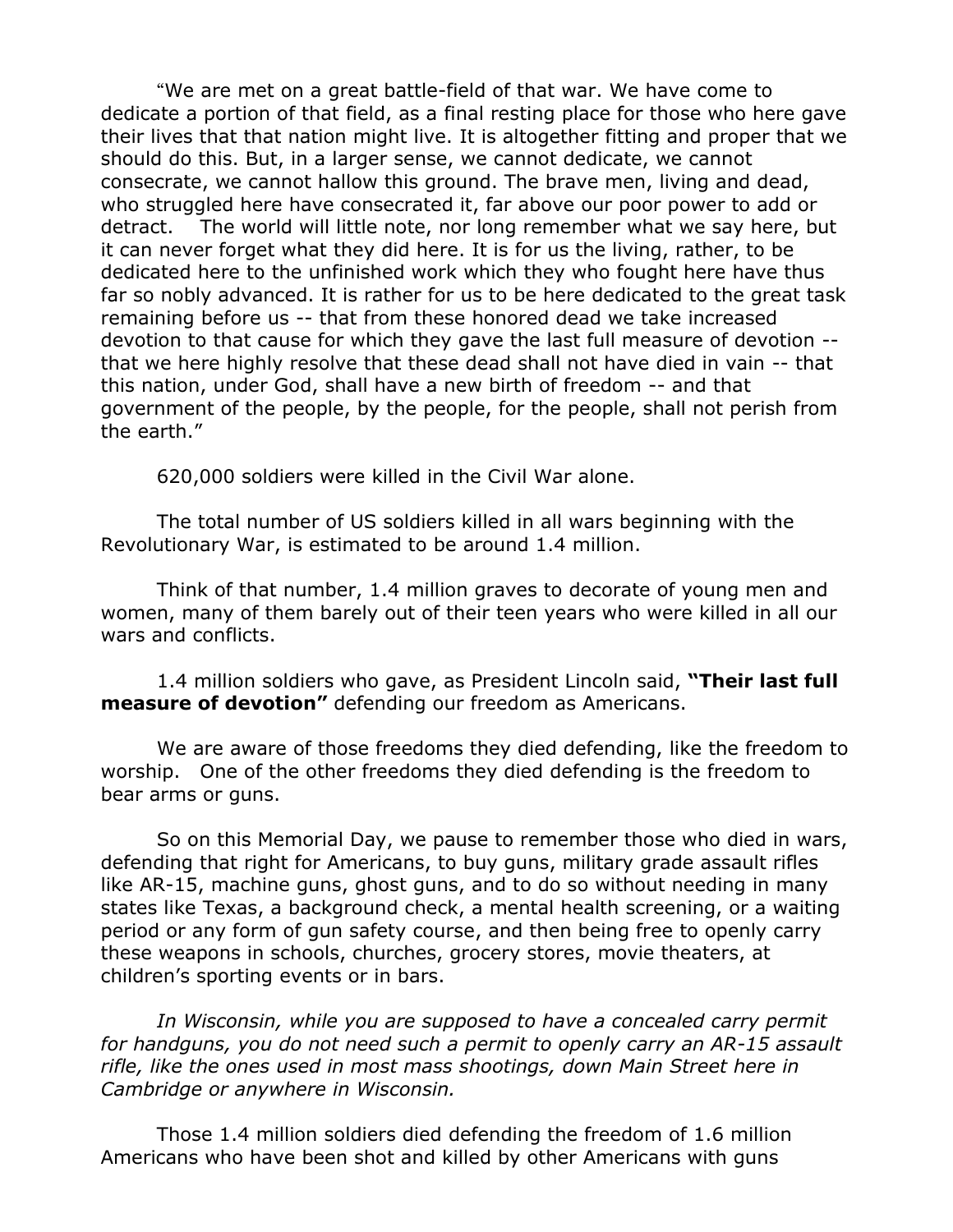because of the sacrifice of our soldiers made so they would be free to buy, carry and use those guns to kill.

Do you know Ruth Whitfield? She lived in Buffalo until recently. At 86 years-old, she would daily visit her husband in a nursing home, sometimes stopping to buy food to eat on her way home.

She never got to eat her meal nor will she ever be able to visit her husband again, because a 19 year-old white male had the freedom to legally purchase an AR-15 military assault weapon which he used to kill Ruth Whitfield and 9 others.

The 1.4 million soldiers died defending the freedom of school children at places like Sandy Hook Elementary School, Columbine High School, Marjorie Stoneman Douglas High School, and the elementary school children at Robb Elementary school in Texas to attend school, safely. And they died defending the freedom of a high school student, who upon turning 18, was able to legally purchase two AR-15 military style weapons and over 300 rounds of ammunition.

1.4 million American soldiers died for the freedom for so other Americans could legally own and carry guns that were used in 250 school shootings since 1997.

We will decorate the graves of soldiers killed in all the wars we have fought, but shouldn't we also decorate the graves, some still fresh, killed in the ongoing gun violence wars we are engaged in our own country?

The number of Americans who have been killed by other Americans in the ongoing gun war against ourselves is far greater. Since 1963, 1.6 million Americans have died in this ongoing battle, like the Civil War, we are fighting against ourselves.

Of course, those numbers of our US soldiers who died in all our wars, does not include the 17 soldiers who die each day by suicide, 3 out of four, who use a gun to complete their suicide.

If we are decorating the graves of these brave men and women, shouldn't we also acknowledge the toll such violence takes on soldiers who return from war only to carry its trauma with them?

Scott Gennrich is a neighbor to our church. He lives down around the corner from the Lake Ripley Lanes. He is one of my colleagues in McFarland, serving as our building maintenance person at the middle school. He is also a veteran, and has two sons in the military, one who graduated from Cambridge a few years ago.

Scott is very involved with the helping veterans heal from the trauma of war. This weekend he is in Chicago participating in the Ruck March to bring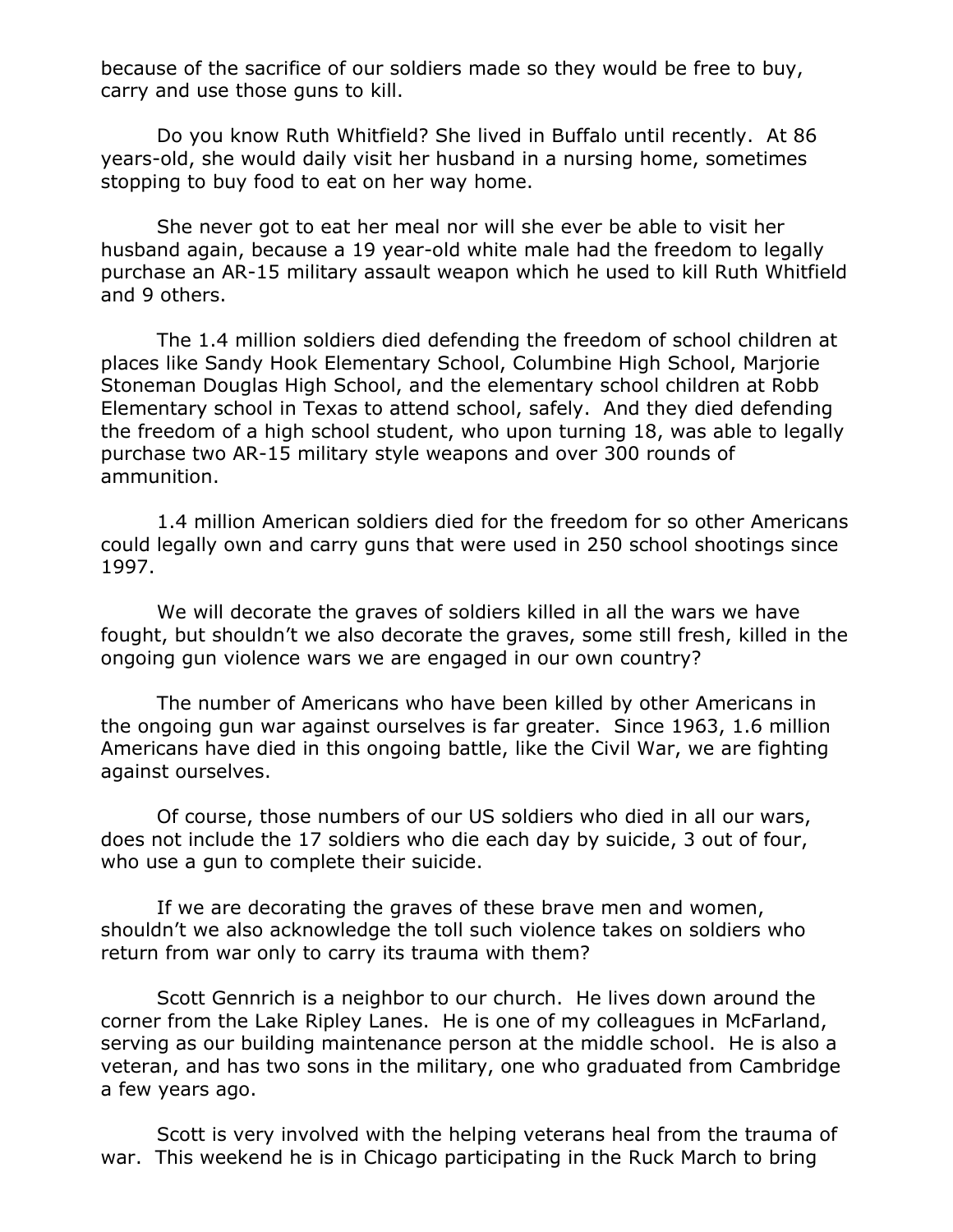awareness to Soldier/Veteran Suicide. The other day we talked about the fact that the number of completed suicides by soldiers traumatized by war has dropped from 22 a day to only 17, as if that was good news.

If as Americans, if as followers of Christ, who sit here in worship this morning, grateful for those who died for our freedom to worship as we so choose, that what I am saying makes us uncomfortable, even angry, then we need to ask ourselves why?

Through the Prophet Isaiah, God calls us to" beat our swords into plowshares and our spears into pruning hooks."

We profess to follow the non-violent Jesus, who taught us to love one another, saying, "You have heard it said, 'an eye for an eye and a tooth for a tooth, but I say to you, love your enemy, pray for those who persecute you.'"

We follow are here to worship the non-violent Jesus who said to his armed disciple in the garden who attacked another armed soldier who was there to arrest Jesus, cutting of his ear, "Put away your sword for those who live by the sword will die by the sword."

## The late Peter Gnomes, chaplain at Harvard, said: **"The question should not be 'What would Jesus do?' but rather, more dangerously, 'What would Jesus have me do?' The onus is not on Jesus but on us…."**

During the Vietnam War, my parents took in a young man, Raymond Holeman who had a troubled home life. He lived with us his senior year, graduating in 1965. After school, he joined the Marines, and was sent to fight in Vietnam. PFC Raymond W. Holeman USMC was killed by an explosive device.

There are times I want to go to the Vietnam Memorial Wall and touch his name and ask him questions about his short life.

I thought about him more recently when I was teaching Freshman US History and the unit on Vietnam. I am one of the only people in the high school who was alive during that war.

I grieve for him, a young man, who was the age of our two high school graduates, Trevor and Jacob. I grieve for a life that could have been, save for yet another war.

I grieve for the lives of 19 nine- and 10-year-old elementary students, and their two teachers, who two days before the end of their school year, were killed in their classroom, casualties in a war we continue to wage against one another over the right to bear arms, earned by those who died in wars so we Americans can have the "freedom" to use guns to fight this ongoing war against ourselves.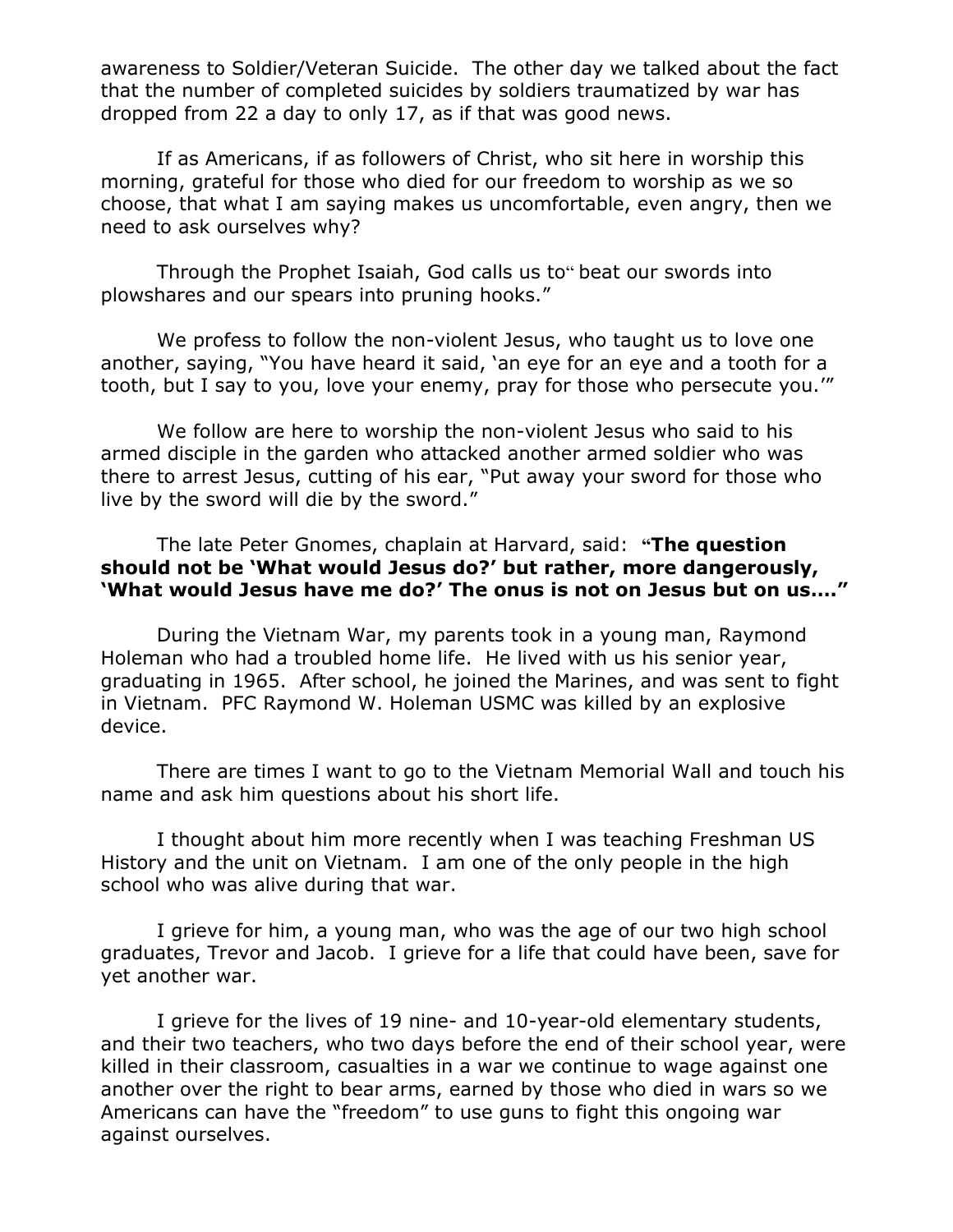I grieve for Ruth Whitfield who was shot and killed along with 9 others at the Tops Grocery Store in Buffalo by a 19-year-old teenager who was legally able to purchase the AR-15 assault rifle.

I tired of lighting candles. I am frustrated with our elected officials who offer excuses as to why they will not do anything to end this senseless war we are fighting in our nation.

Last year, I watched Al Bettenhausen and other veterans, place flags on the graves of those who served in the military, some who were killed in war. It was pretty moving.

It made me think of the scene in "Saving Private Ryan" when the mother collapses upon receiving the news that her sons had been killed in the D-Day invasion.

It also made me also think of many parents and their family who received the horrific news that their child, a son or daughter, a brother or sister, a parent or finance, had been killed in battle in a war or in a school or a grocery store or a church.

As I was finishing this, I saw a news break that the husband of one of the teachers killed in the shooting at Robb Elementary School, upon returning from dropping off flowers at the memorial set up for his wife, her colleague and their students, died of a heart attack. The trauma of this gun violence war does that to us.

As followers of Christ, as Americans, let me ask you, haven't you had enough with people being killed in wars and in our streets, in grocery stores, in movie theaters, in nightclubs, in our places of worship and in our schools?

Isn't it time we, do what God commands of us, begs of us, and beat our weapons of war and our guns into instruments of God's healing and hope?

How many more wars will we fight? How many more soldiers will die? How many more people including children will be killed before we have had enough?

I am guessing God has enough, I am just not sure we have?

Jesus wept, and still seems to be.

What can we do?

1. Write, email, call and visit your elected officials and ask them to #BanAssaultWeapons now!